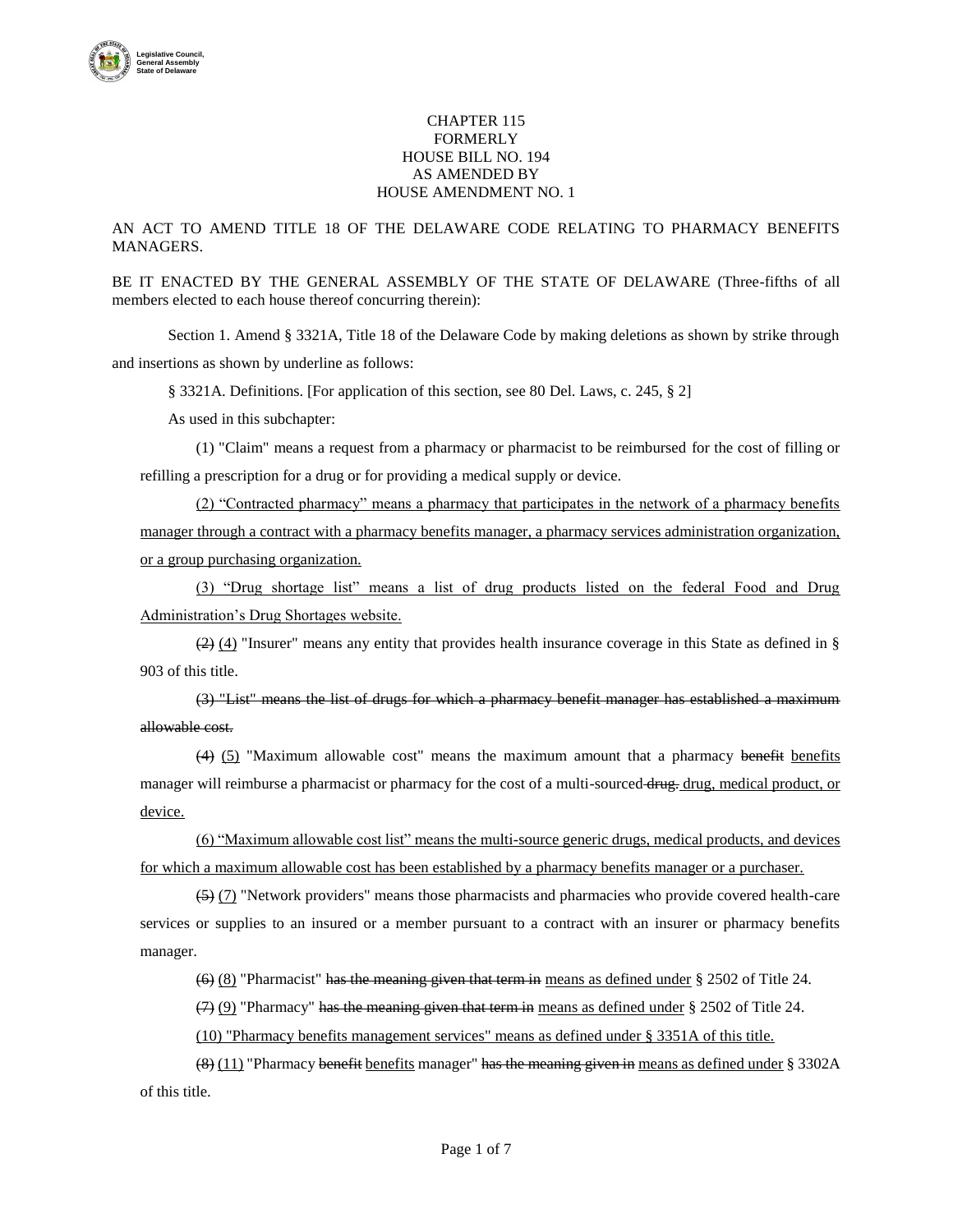(12) "Purchaser" means as defined under § 3351A of this title.

Section 2. Amend § 3323A, Title 18 of the Delaware Code by making deletions as shown by strike through and insertions as shown by underline as follows:

§ 3323A. Requirements for maximum allowable cost pricing. [For application of this section, see 80 Del. Laws, c. 245, § 2]

(a) To place a drug on a maximum allowable cost list, a pharmacy benefit benefits manager must ensure that the drug meets all of the following requirements:

(1) It is listed as "A" or "B" rated in the most recent version of the FDA's Approved Drug Products with Therapeutic Equivalence Evaluations, also known as the Orange Book, or has an "NR" or "NA" rating or a similar rating by a nationally recognized reference.

(2) It is generally available for purchase by pharmacies in the state this State from national or regional wholesalers.

(3) It is not obsolete. obsolete, temporarily unavailable, or listed on a drug shortage list as in shortage.

(4) If it is manufactured by more than 1 manufacturer, the drug is available for purchase by a contracted pharmacy, including a contracted retail pharmacy, in this State from a wholesale distributor with a permit in this State.

(5) If it is manufactured by only 1 manufacturer, the drug is generally available for purchase by a contracted pharmacy, including a contracted retail pharmacy, in this State from at least 2 wholesale distributors with a permit in this State.

(b) A pharmacy benefit benefits manager engaging in maximum allowable cost pricing must. must do all of the following:

(1) Make available to each network provider at the beginning of the term of the network provider's contract, and upon renewal of the contract, the sources utilized to determine the maximum allowable cost pricing; pricing.

(2) Provide a process for a network pharmacy providers provider to readily access the most recent maximum allowable cost specific to that provider; provider in an electronic format as updated in accordance with the requirements of this section.

(3) Review and update maximum allowable cost price information at least once every 7 business days and update the information when there is a modification of maximum allowable cost pricing; and pricing.

(4) Ensure that dispensing fees are not included in the calculation of maximum allowable cost.

(5) On the next day after a pricing information update under paragraph (b)(3) of this section, use the updated pricing information in calculating the payments made to all contracted pharmacies.

(6) Maintain a procedure to eliminate products from the maximum allowable cost list as necessary to do all of the following:

a. Remain consistent with price changes.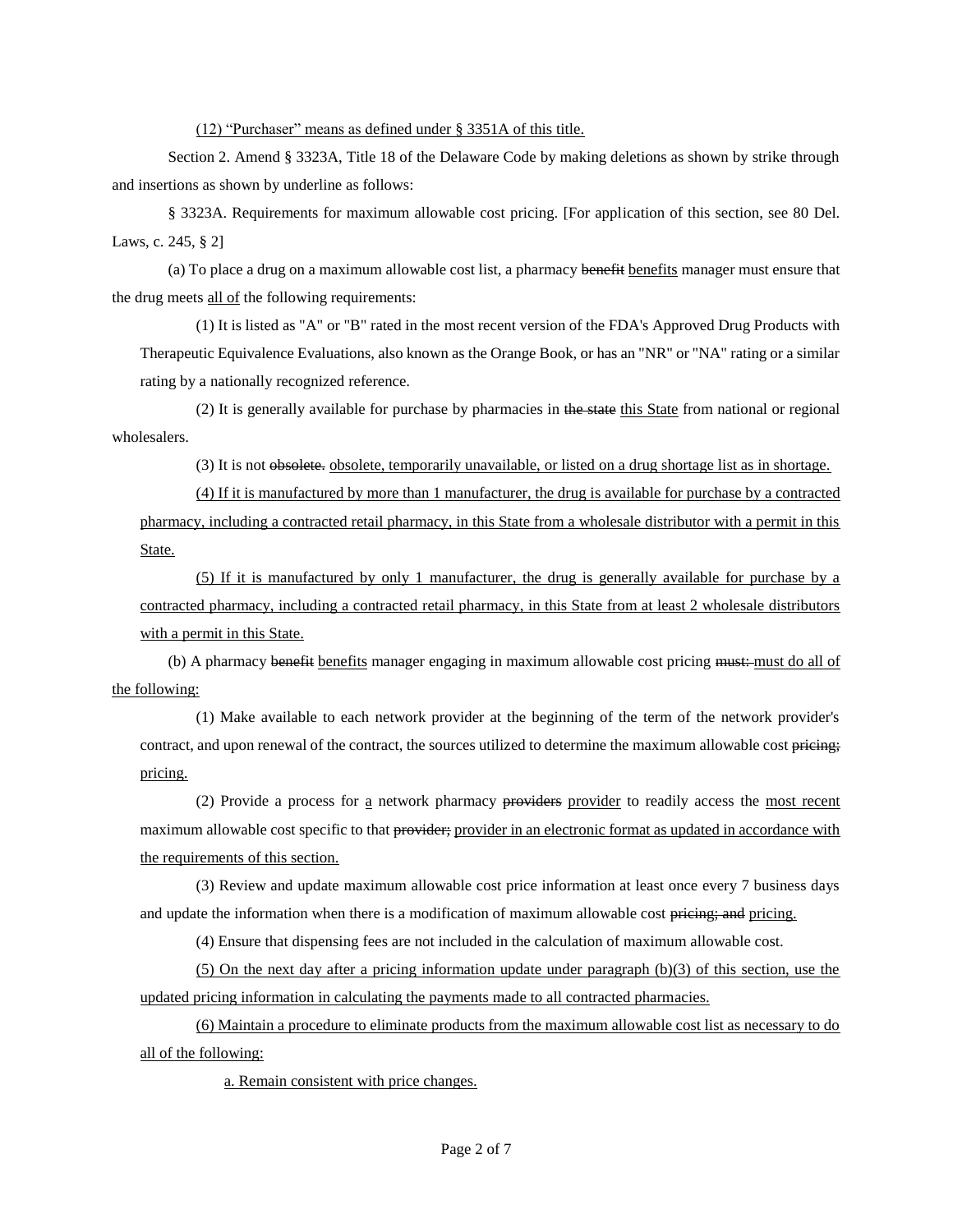b. Remove from the maximum allowable cost list a drug that no longer meets the requirements of subsection (a) of this section.

c. Reflect the most recent availability of drugs in the marketplace.

Section 3. Amend § 3324A, Title 18 of the Delaware Code by making deletions as shown by strike through and insertions as shown by underline as follows:

§ 3324A. Appeals. [For application of this section, see 80 Del. Laws, c. 245, § 2]

(a) A pharmacy benefit benefits manager must establish a process by which a contracted pharmacy can appeal the provider's reimbursement for a drug subject to maximum allowable cost pricing. A contracted pharmacy has ten 10 calendar days after the applicable fill date to appeal a maximum allowable cost if the reimbursement for the drug is less than the net amount that the network provider paid to the supplier of the drug. A pharmacy benefither manager must respond with notice that the challenge has been denied or sustained within 10 calendar days of the contracted pharmacy making the claim for which an appeal has been submitted.

(b) At the beginning of the term of a network provider's contract, and upon renewal, a pharmacy benefit benefits manager must provide to network providers a telephone number or e-mail address at which a network provider can contact the pharmacy benefit benefits manager to process an appeal under this section.

(c) If an appeal is denied, the pharmacy benefit benefits manager must provide the reason for the denial and the name and the national drug code number from national or regional wholesalers operating in Delaware.

(d) If the appeal is sustained, the pharmacy benefits manager shall do the following: make the price correction, permit the reporting pharmacy to reverse and rebill the appealed claim, and make the price correction effective for all similarly situated pharmacies from the date of the approved appeal.

(1) For an appealing pharmacy, do all of the following:

a. Adjust the maximum allowable cost for the drug as of the date of the original claim for payment.

b. Without requiring the appealing pharmacy to reverse and rebill the claims, provide reimbursement for the claim and any subsequent and similar claims under similarly applicable contracts with the pharmacy benefits manager as follows:

1. For the original claim, in the first remittance to the pharmacy after the date the appeal was determined.

2. For subsequent and similar claims under similarly applicable contracts, in the second remittance to the pharmacy after the date the appeal was determined.

(2) For a similarly situated contracted pharmacy in this State, do all of the following:

a. Adjust the maximum allowable cost for the drug as of the date the appeal was determined.

b. Provide notice to the pharmacy or the pharmacy's contracted agent of all of the following:

1. That an appeal was upheld.

2. That without filing a separate appeal, the pharmacy or the pharmacy's contracted agent may reverse and rebill a similar claim.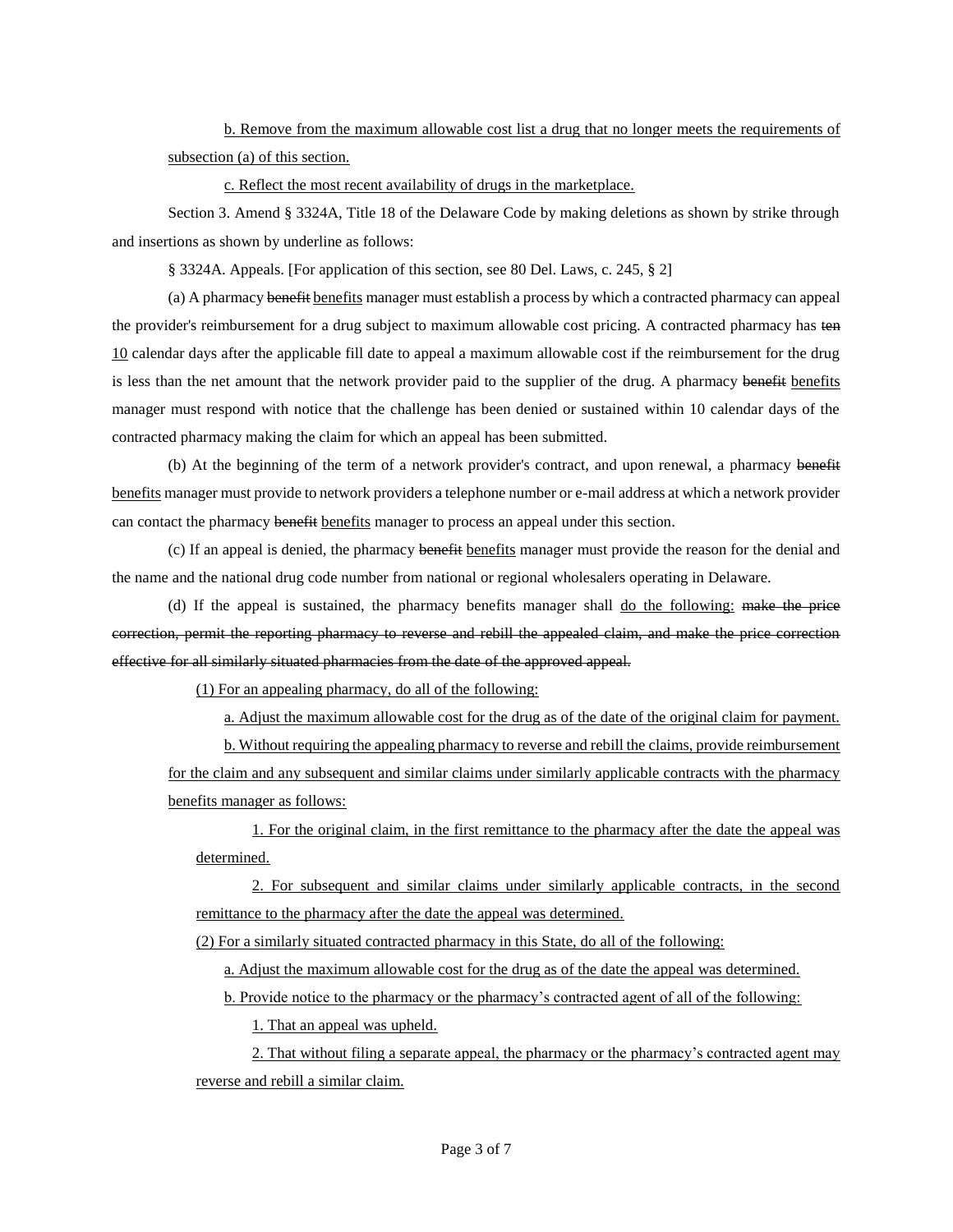(e) A pharmacy benefits manager shall make available on its website information about the appeal process, including all of the following:

(1) A telephone number at which the contracted pharmacy may contact the department or office responsible for processing appeals for the pharmacy benefits manager to speak to an individual specifically or leave a message for an individual or office who is responsible for processing appeals.

(2) An email address of the department or office responsible for processing appeals to which an individual who responsible for processing appeals has access.

(f) A pharmacy benefits manager may not charge a contracted pharmacy a fee related to the re-adjudication of a claim resulting from a sustained appeal under subsection (d) of this section or the upholding of an appeal under subsection (h) of this section.

(g) A pharmacy benefits manager may not retaliate against a contracted pharmacy for exercising its right to appeal or filing a complaint with the Commissioner, as permitted under this section.

(h)(1) If a pharmacy benefits manager denies an appeal and a contract pharmacy files a complaint with the Commissioner, the Commissioner shall do all of the following:

a. Review the pharmacy benefits manager's compensation program to ensure that the reimbursement for pharmacy benefits management services paid to the pharmacist or a pharmacy complies with this subchapter and the terms of the contract.

b. Based on a determination made by the Commissioner under paragraph (h)(1)a. of this section, do 1 of the following:

1. Dismiss the appeal.

2. Uphold the appeal and order the pharmacy benefits manager to pay the claim in accordance with the Commissioner's findings.

(2) All pricing information and data collected by the Commissioner during a review required by paragraph (h)(1) of this section is confidential and not subject to subpoena or the Freedom of Information Act, Chapter 100 of Title 29.

Section 4. Amend Chapter 33A, Title 18 of the Delaware Code by making deletions as shown by strike through and insertions as shown by underline as follows:

Subchapter V. Registration of Pharmacy Benefits Managers.

§ 3351A. Definitions.

For purposes of this subchapter:

(1) "Pharmacy benefits management services" means all of the following:

a. The procurement of prescription drugs at a negotiated rate for dispensation within this State to beneficiaries.

b. The administration or management of prescription drug coverage provided by a purchaser for beneficiaries.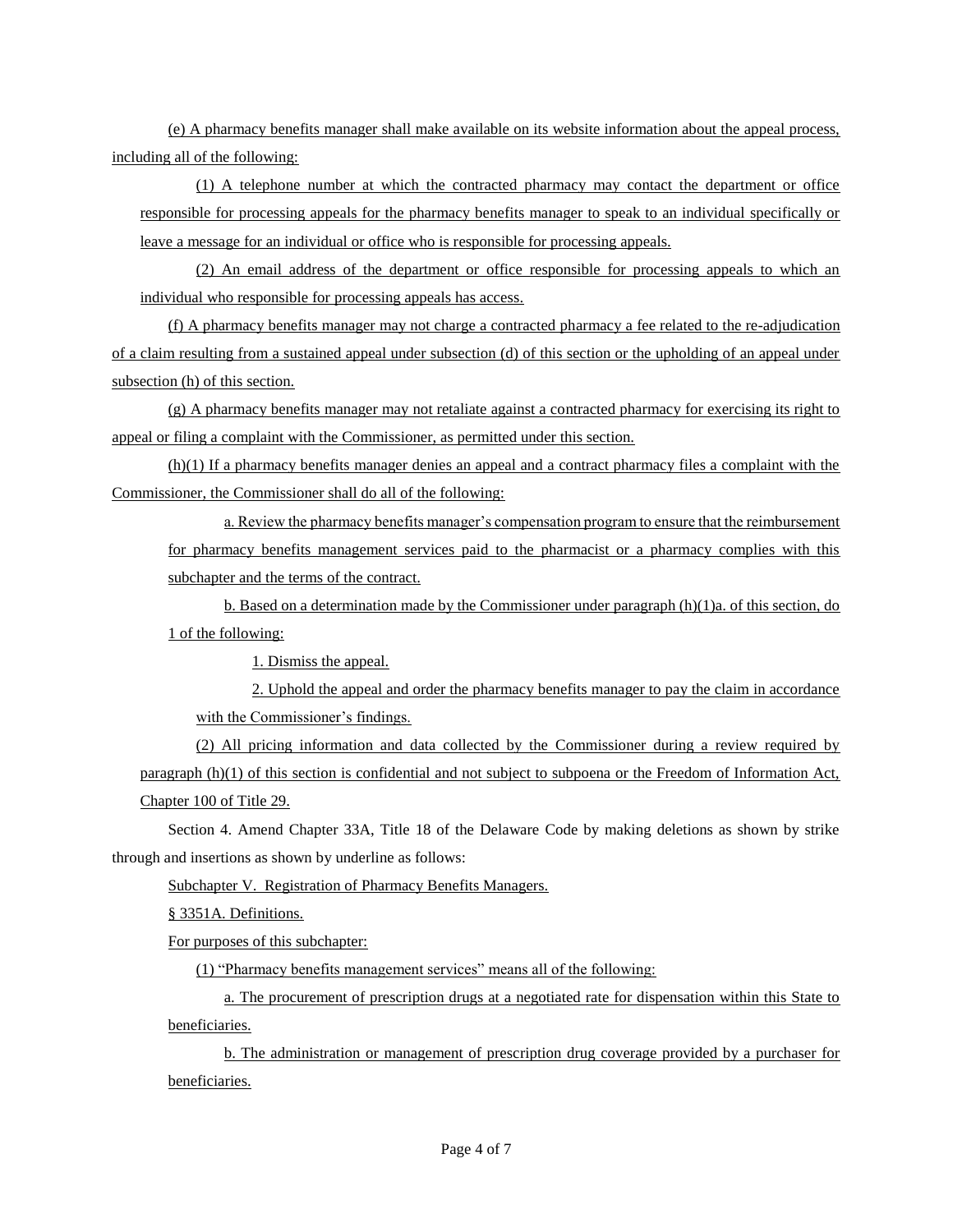c. Any of the following services provided with regard to the administration of prescription drug coverage:

1. Mail service pharmacy.

2. Claims processing, retail network management, and payment of claims to pharmacies for prescription drugs dispensed to beneficiaries.

3. Clinical formulary development and management services.

4. Rebate contracting and administration.

5. Patient compliance, therapeutic intervention, and generic substitution programs.

6. Disease management programs.

(2) "Pharmacy benefits manager" means as defined under § 3302A of this title.

(3) "Purchaser" means an insurance company, health service corporation, health maintenance organization, managed care organization, and any other entity that does all of the following:

a. Provides prescription drug coverage or benefits in this State.

b. Enters into agreement with a pharmacy benefits manager for the provision of pharmacy benefits management services.

§ 3352A. Applicability.

This subchapter does not apply to plans of health insurance or health benefits designed for issuance to persons eligible for coverage under Titles XVIII, XIX, and XXI of the Social Security Act, 42 U.S.C. §§ 1395 et seq., 1396 et seq., and 1397aa et seq., known as Medicare, Medicaid, or any other similar coverage under a State or federal government plan.

§ 3353A. Registration required.

(a) A pharmacy benefits manager shall register with the Commissioner as a pharmacy benefits manager before providing pharmacy benefits management services in this State to a purchaser.

(b) A purchaser may not enter into an agreement or contract with a pharmacy benefits manager that has not registered with the Commissioner.

(c) A pharmacy benefits manager applying for registration shall do all of the following:

(1) File with the Commissioner an application on the form that the Commissioner provides.

(2) Pay to the Commissioner a \$150 non-refundable registration fee.

(d) The Commissioner may require any additional information or submissions from a pharmacy benefits manager that may be reasonably necessary to verify the information contained in the application.

(e) Subject to § 3355A of this title, the Commissioner shall register each pharmacy benefits manager that meets the requirements of this section.

§ 3354A. Expiration and renewal of registration.

(a) A pharmacy benefits manager registration expires on May 1 after its effective date unless it is renewed as provided under this section.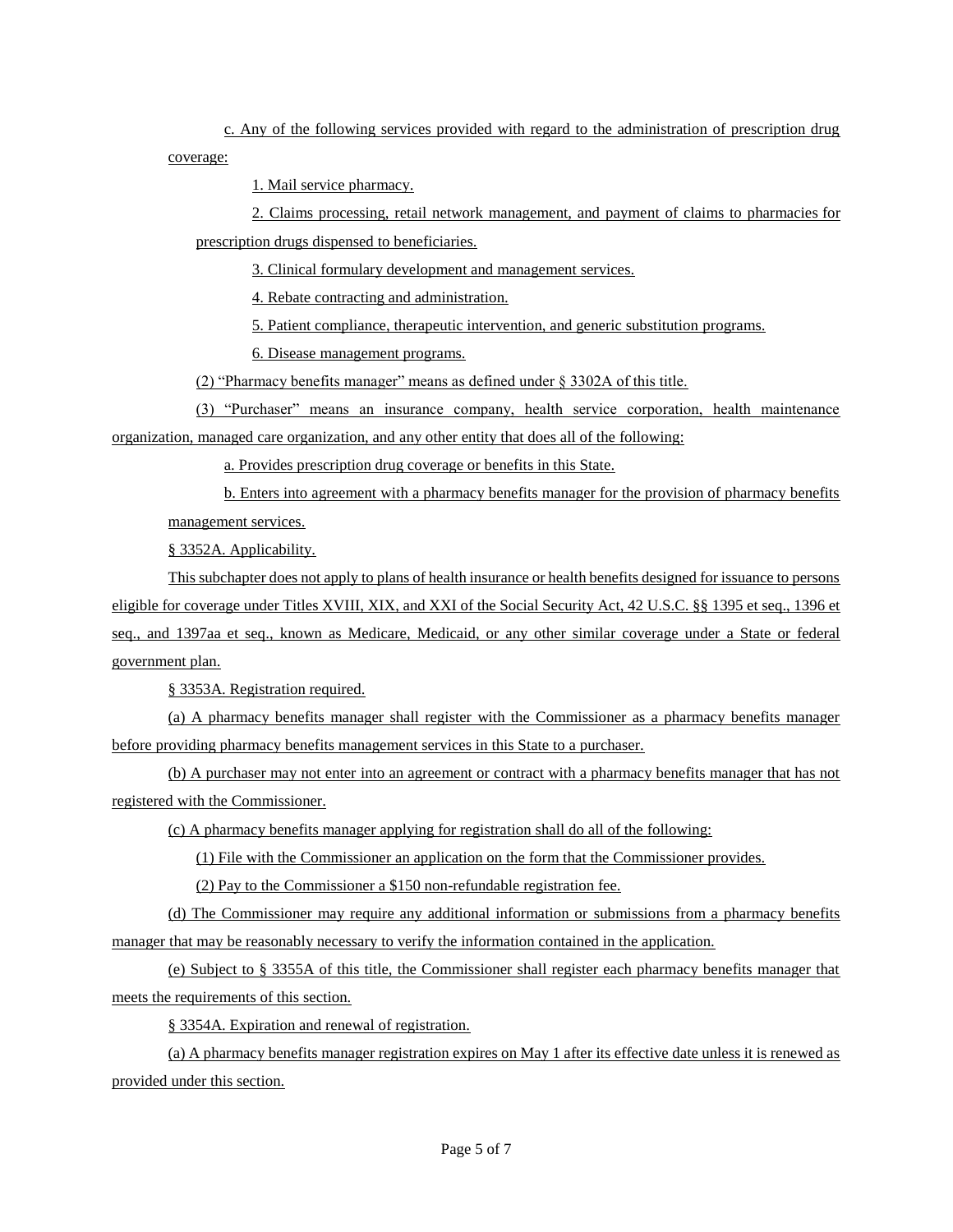(b) A pharmacy benefits manager may renew its registration for an additional 1-year term if the pharmacy benefits manager otherwise is entitled to be registered and does all of the following:

(1) Files with the Commissioner a registration renewal application on the form that the Commissioner requires.

(2) Pays to the Commissioner a \$150 non-refundable renewal fee.

(c) An application for renewal of a pharmacy benefits manager registration is to be considered made in a timely manner if it is postmarked on or before the date the pharmacy benefits manager's registration expires.

(d) The Commissioner may require additional information or submissions from a pharmacy benefits manager that may be reasonably necessary to verify the information contained in the registration renewal application.

(e) Subject to § § 3355A of this title, the Commissioner shall renew the registration of each pharmacy benefits manager that meets the requirements of this section.

§ 3355A. Denial, suspension, or revocation of registration.

(a) The Commissioner may issue a cease and desist order to a pharmacy benefits manager that is registered or seeking renewal of a registration if the pharmacy benefits manager, or an officer, director, or employee of the pharmacy benefits manager does any of the following:

(1) Makes a material misstatement, misrepresentation, or omission in a registration or registration renewal application.

(2) Fraudulently or deceptively obtains or attempts to obtain a registration or renewal of a registration.

(3) In connection with the administration of pharmacy benefits management services, commits fraud or engages in illegal or dishonest activities.

(4) Violates any provision of this chapter or a regulation adopted under this chapter.

(b) If a pharmacy benefits manager that is registered or seeking renewal of a registration does not comply with a cease and desist order issued by the Commissioner under subsection (a) of this section, the Commissioner may deny, refuse to renew, suspend, or revoke its registration.

(c) If the action by the Commissioner is to deny or not renew a registration, the Commissioner shall notify the pharmacy benefits manager of the decision, in writing, including the reason for the denial or nonrenewal of the registration. The pharmacy benefits manager may, within 10 days after the Commissioner provides notice under this subsection, make written demand on the Commissioner for a hearing before the Commissioner to determine the reasonableness of the Commissioner's action. A hearing under this subsection must be held under §§ 323 through 328 of this title.

(d) This section does not limit any other regulatory authority of the Commissioner under this title.

§ 3356A. Recordkeeping requirements.

A pharmacy benefits manager shall maintain adequate books and records about each purchaser for which the pharmacy benefits manager provides pharmacy benefits management services as follows:

(1) In accordance with prudent standards of record keeping.

(2) For the duration of the agreement between the pharmacy benefits manager and the purchaser.